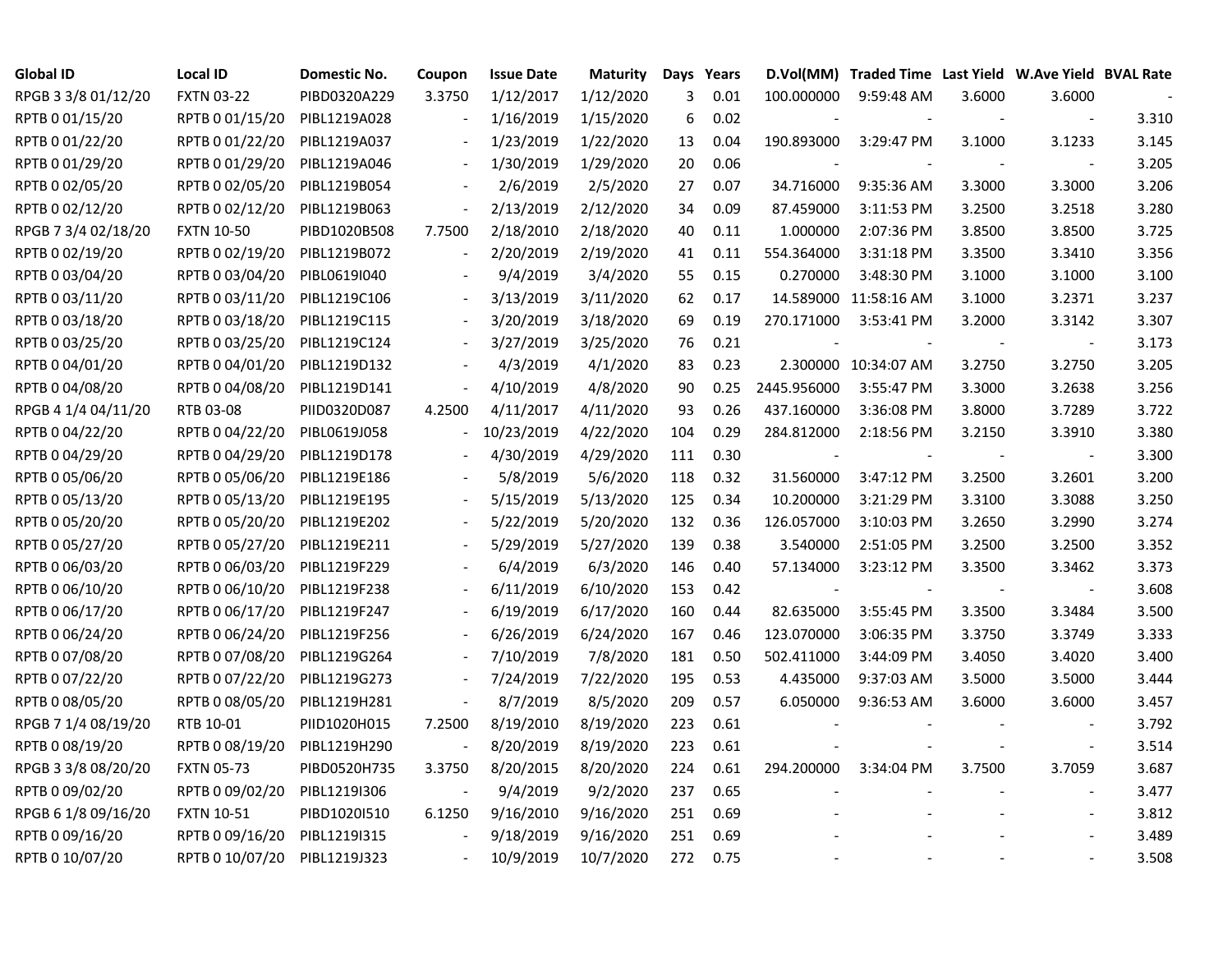| <b>Global ID</b>     | <b>Local ID</b>   | <b>Domestic No.</b> | Coupon                   | <b>Issue Date</b>     | <b>Maturity</b>             |     | Days Years |             | D.Vol(MM) Traded Time Last Yield W.Ave Yield BVAL Rate |        |                          |       |
|----------------------|-------------------|---------------------|--------------------------|-----------------------|-----------------------------|-----|------------|-------------|--------------------------------------------------------|--------|--------------------------|-------|
| RPTB 0 10/21/20      | RPTB 0 10/21/20   | PIBL1219J332        | $\overline{\phantom{a}}$ | 10/23/2019            | 10/21/2020                  | 286 | 0.78       |             | 0.150000 11:32:53 AM                                   | 3.4250 | 3.4250                   | 3.534 |
| RPTB 0 11/04/20      | RPTB 0 11/04/20   | PIBL1219K358        |                          | 11/6/2019             | 11/4/2020                   | 300 | 0.82       | 13.200000   | $3:16:18$ PM                                           | 3.5650 | 3.5650                   | 3.520 |
| RPTB 0 11/18/20      | RPTB 0 11/18/20   | PIBL1219K367        |                          | 11/20/2019            | 11/18/2020                  | 314 | 0.86       |             |                                                        |        |                          | 3.697 |
| RPTB 0 12/02/20      | RPTB 0 12/02/20   | PIBL1219L375        |                          | 12/4/2019             | 12/2/2020                   | 328 | 0.90       | 91.585000   | 2:59:54 PM                                             | 3.4000 | 3.4213                   | 3.532 |
| RPGB 5 7/8 12/16/20  | <b>FXTN 10-52</b> | PIBD1020L525        | 5.8750                   | 12/16/2010            | 12/16/2020                  | 342 | 0.94       |             | 6.700000 11:17:53 AM                                   | 4.0750 | 4.0750                   | 3.865 |
| RPTB 0 01/06/21      | RPTB 0 01/06/21   | PIBL1220A017        |                          | 1/8/2020              | 1/6/2021                    | 363 | 0.99       | 873.015000  | 3:49:20 PM                                             | 3.7000 | 3.7107                   | 3.706 |
| RPGB 4 1/4 01/25/21  | <b>FXTN 03-23</b> | PIBD0321A236        | 4.2500                   | 1/25/2018             | 1/25/2021                   | 382 | 1.05       | 2.196000    | 9:59:48 AM                                             | 4.0000 | 4.0000                   | 3.929 |
| RPGB 7 3/8 03/03/21  | RTB 10-02         | PIID1021C027        | 7.3750                   | 3/3/2011              | 3/3/2021                    | 419 | 1.15       |             |                                                        |        |                          | 3.900 |
| RPGB 3 1/2 03/20/21  | <b>FXTN 07-57</b> | PIBD0721C574        | 3.5000                   | 3/20/2014             | 3/20/2021                   | 436 | 1.19       | 71.340000   | 3:34:25 PM                                             | 3.9000 | 3.9821                   | 3.804 |
| RPGB 6 1/2 04/28/21  | <b>FXTN 10-53</b> | PIBD1021D531        | 6.5000                   | 4/28/2011             | 4/28/2021                   | 475 | 1.30       |             |                                                        |        | $\blacksquare$           | 3.925 |
| RPGB 4 7/8 06/13/21  | RTB 03-09         | PIID0321F092        | 4.8750                   | 6/13/2018             | 6/13/2021                   | 521 | 1.43       | 93.940000   | 3:46:46 PM                                             | 4.1000 | 3.9741                   | 4.044 |
| RPGB 5 3/4 10/20/21  | RTB 10-03         | PIID1021J039        | 5.7500                   | 10/20/2011            | 10/20/2021                  | 650 | 1.78       |             |                                                        |        |                          | 4.004 |
| RPGB 5 3/4 11/24/21  | <b>FXTN 10-55</b> | PIBD1021K551        | 5.7500                   | 11/24/2011 11/24/2021 |                             | 685 | 1.88       |             |                                                        |        | $\sim$                   | 4.020 |
| RPGB 63/8 01/19/22   | <b>FXTN 10-54</b> | PIBD1022G545        | 6.3750                   | 7/19/2011             | 1/19/2022                   | 741 | 2.03       | 3.000000    | 2:37:28 PM                                             | 4.1200 | 4.1200                   | 3.994 |
| RPGB 4 01/26/22      | <b>FXTN 05-74</b> | PIBD0522A747        | 4.0000                   | 1/26/2017             | 1/26/2022                   | 748 | 2.05       | 17.030000   | 2:06:01 PM                                             | 4.1000 | 4.1000                   | 4.048 |
| RPGB 15 03/14/22     | <b>FXTN 20-02</b> | PIBD2022C021        | 15.0000                  | 3/14/2002             | 3/14/2022                   | 795 | 2.18       |             |                                                        |        |                          | 4.063 |
| RPGB 4 3/4 07/04/22  | <b>FXTN 03-24</b> | PIBD0322G247        | 4.7500                   | 7/4/2019              | 7/4/2022                    | 907 | 2.48       | 360.990000  | 3:46:57 PM                                             | 4.2000 | 4.1597                   | 4.208 |
| RPGB 4 7/8 08/02/22  | <b>FXTN 10-56</b> | PIBD1022H562        | 4.8750                   | 8/2/2012              | 8/2/2022                    | 936 | 2.56       |             |                                                        |        |                          | 4.112 |
| RPGB 4 3/4 09/13/22  | <b>FXTN 10-57</b> | PIBD1022I570        | 4.7500                   | 9/13/2012             | 9/13/2022                   | 978 | 2.68       |             |                                                        |        |                          | 4.127 |
| RPGB 12 3/4 10/17/22 | <b>FXTN 20-03</b> | PIBD2022J033        | 12.7500                  | 10/17/2002            | 10/17/2022 1,012            |     | 2.77       |             |                                                        |        | $\blacksquare$           | 4.138 |
| RPGB 4 5/8 12/04/22  | RTB 05-11         | PIID0522L114        | 4.6250                   | 12/4/2017             | 12/4/2022 1,060             |     | 2.90       | 469.324000  | 3:34:50 PM                                             | 4.1825 | 4.1625                   | 4.153 |
| RPGB 4 12/06/22      | <b>FXTN 10-58</b> | PIBD1022L585        | 4.0000                   | 12/6/2012             | 12/6/2022 1,062             |     | 2.91       |             |                                                        |        |                          | 4.156 |
| RPGB 13 02/20/23     | <b>FXTN 20-04</b> | PIBD2023B048        | 13.0000                  | 2/20/2003             | 2/20/2023 1,138             |     | 3.12       |             |                                                        |        | $\blacksquare$           | 4.173 |
| RPGB 5 1/2 03/08/23  | <b>FXTN 05-75</b> | PIBD0523C752        | 5.5000                   | 3/8/2018              | 3/8/2023 1,154              |     | 3.16       | 29.138000   | 2:13:23 PM                                             | 4.1500 | 4.2562                   | 4.201 |
| RPGB 3 1/2 04/21/23  | <b>FXTN 07-58</b> | PIBD0723D588        | 3.5000                   | 4/21/2016             | 4/21/2023 1,198             |     | 3.28       |             | 156.360000 11:52:08 AM                                 | 4.3250 | 4.2503                   | 4.250 |
| RPGB 11 7/8 05/29/23 | <b>FXTN 20-05</b> | PIBD2023E054        | 11.8750                  | 5/29/2003             | 5/29/2023 1,236             |     | 3.38       |             |                                                        |        | $\overline{\phantom{a}}$ | 4.207 |
| RPGB 3 1/4 08/15/23  | RTB 10-04         | PIID1023H046        | 3.2500                   | 8/15/2013             | 8/15/2023 1,314             |     | 3.60       | 105.320000  | 3:23:44 PM                                             | 4.2500 | 4.2054                   | 4.200 |
| RPGB 11 3/8 10/23/23 | <b>FXTN 20-06</b> | PIBD2023J068        | 11.3750                  | 10/23/2003            | 10/23/2023 1,383            |     | 3.79       |             |                                                        |        |                          | 4.247 |
| RPGB 6 1/4 03/12/24  | RTB 05-12         | PIID0524C129        | 6.2500                   | 3/12/2019             | 3/12/2024 1,524             |     | 4.17       | 5124.100000 | 3:54:31 PM                                             | 4.2750 | 4.2202                   | 4.278 |
| RPGB 4 1/2 04/20/24  | <b>FXTN 07-59</b> | PIBD0724D595        | 4.5000                   | 4/20/2017             | 4/20/2024 1,563             |     | 4.28       |             |                                                        |        |                          | 4.295 |
| RPGB 12 3/8 06/03/24 | <b>FXTN 20-07</b> | PIBD2024F075        | 12.3750                  | 6/3/2004              | 6/3/2024 1,607              |     | 4.40       |             |                                                        |        |                          | 4.306 |
| RPGB 12 7/8 08/05/24 | <b>FXTN 20-08</b> | PIBD2024H086        | 12.8750                  | 8/5/2004              | 8/5/2024 1,670              |     | 4.57       |             |                                                        |        | $\overline{\phantom{a}}$ | 4.322 |
| RPGB 4 1/8 08/20/24  | <b>FXTN 10-59</b> | PIBD1024H595        | 4.1250                   | 8/20/2014             | 8/20/2024 1,685             |     | 4.61       |             | 0.050000 11:51:41 AM                                   | 4.3500 | 4.3500                   | 4.275 |
| RPGB 4 1/4 10/17/24  | <b>FXTN 05-76</b> | PIBD0524J762        | 4.2500                   | 10/17/2019            | 10/17/2024 1,743            |     | 4.77       |             | 12.000000 11:50:54 AM                                  | 4.1500 | 4.2500                   | 4.412 |
| RPGB 13 3/4 11/11/24 | <b>FXTN 20-09</b> | PIBD2024K091        | 13.7500                  |                       | 11/11/2004 11/11/2024 1,768 |     | 4.84       | $\sim$      |                                                        |        |                          | 4.347 |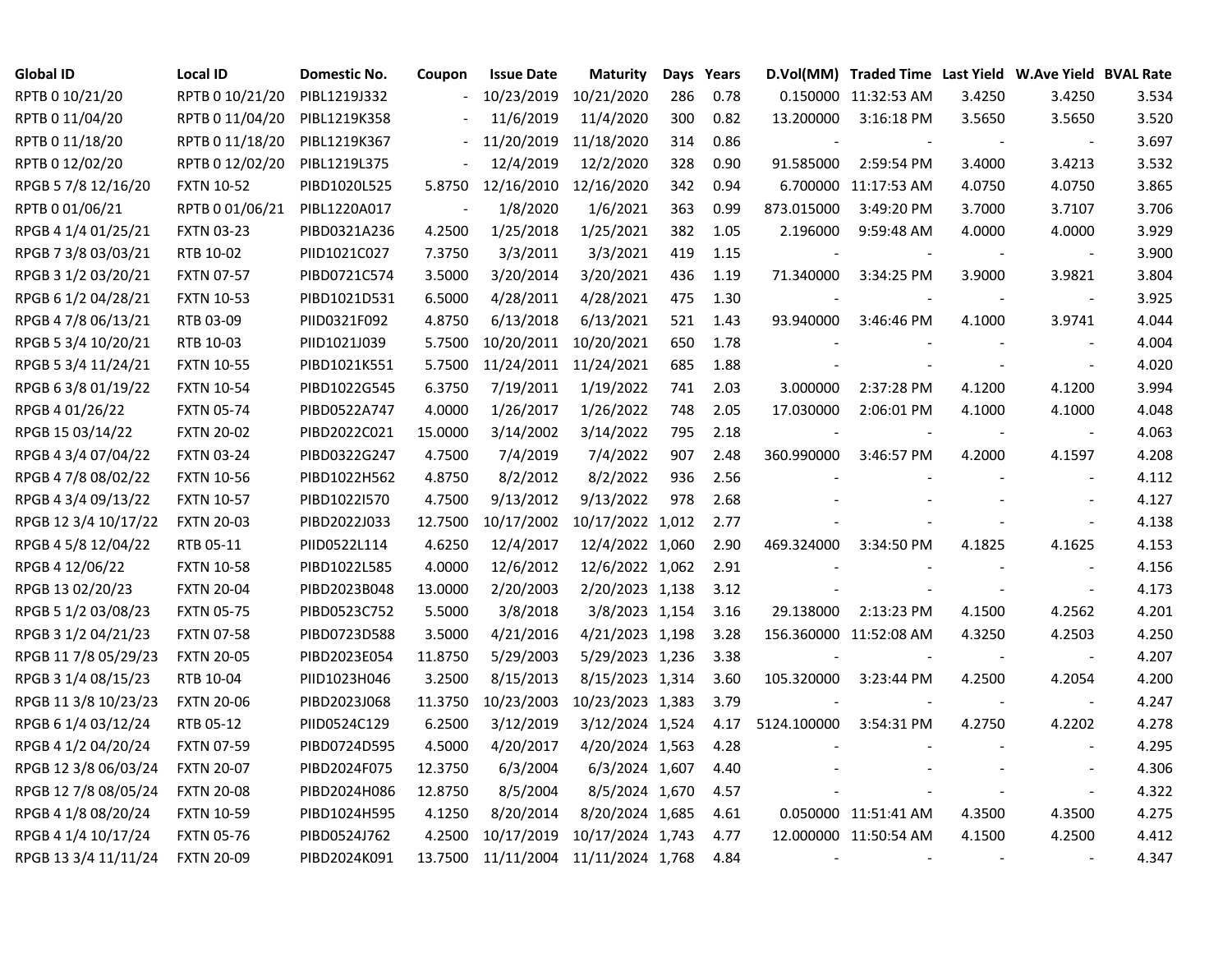| <b>Global ID</b>     | <b>Local ID</b>   | Domestic No. | Coupon  | <b>Issue Date</b> | <b>Maturity</b>                   | Days Years |             | D.Vol(MM) Traded Time Last Yield W.Ave Yield BVAL Rate |        |                          |       |
|----------------------|-------------------|--------------|---------|-------------------|-----------------------------------|------------|-------------|--------------------------------------------------------|--------|--------------------------|-------|
| RPGB 5 3/4 04/12/25  | FXTN 07-61        | PIBD0725D618 | 5.7500  | 4/12/2018         | 4/12/2025 1,920                   | 5.26       |             |                                                        |        |                          | 4.110 |
| RPGB 12 1/8 04/14/25 | <b>FXTN 20-10</b> | PIBD2025D103 | 12.1250 | 4/14/2005         | 4/14/2025 1,922                   | 5.26       |             |                                                        |        |                          | 4.385 |
| RPGB 3 5/8 09/09/25  | <b>FXTN 10-60</b> | PIBD10251608 | 3.6250  | 9/9/2015          | 9/9/2025 2,070                    | 5.67       | 582.000000  | 3:51:31 PM                                             | 4.5000 | 4.5000                   | 4.500 |
| RPGB 12 1/8 10/20/25 | <b>FXTN 20-11</b> | PIBD2025J116 | 12.1250 | 10/20/2005        | 10/20/2025 2,111                  | 5.78       |             |                                                        |        |                          | 4.432 |
| RPGB 18 1/4 11/29/25 | <b>FXTN 25-01</b> | PIBD2525K015 | 18.2500 | 11/29/2000        | 11/29/2025 2,151                  | 5.89       |             |                                                        |        |                          | 4.441 |
| RPGB 10 1/4 01/19/26 | <b>FXTN 20-12</b> | PIBD2026A122 | 10.2500 | 1/19/2006         | 1/19/2026 2,202                   | 6.03       |             |                                                        |        |                          | 4.454 |
| RPGB 6 1/4 02/14/26  | <b>FXTN 07-62</b> | PIBD0726B627 | 6.2500  | 2/14/2019         | 2/14/2026 2,228                   | 6.10       | 4317.750000 | 3:59:43 PM                                             | 4.4700 | 4.4171                   | 4.464 |
| RPGB 3 1/2 09/20/26  | RTB 10-05         | PIID1026I057 | 3.5000  | 9/20/2016         | 9/20/2026 2,446                   | 6.70       | 440.500000  | 3:49:49 PM                                             | 4.5250 | 4.5747                   | 4.541 |
| RPGB 6 1/4 10/20/26  | RTB 15-01         | PIID1526J019 | 6.2500  | 10/20/2011        | 10/20/2026 2,476                  | 6.78       | 2.300000    |                                                        |        | $\blacksquare$           | 4.515 |
| RPGB 8 12/07/26      | <b>FXTN 20-13</b> | PIBD2026L139 | 8.0000  | 12/7/2006         | 12/7/2026 2,524                   | 6.91       | 1.000000    | 2:05:17 PM                                             | 4.5300 | 4.5300                   | 4.526 |
| RPGB 5 3/8 03/01/27  | RTB 15-02         | PIID1527C023 | 5.3750  | 3/1/2012          | 3/1/2027 2,608                    | 7.14       |             |                                                        |        | $\overline{\phantom{a}}$ | 4.544 |
| RPGB 4 3/4 05/04/27  | FXTN 10-61        | PIBD1027E617 | 4.7500  | 5/4/2017          | 5/4/2027 2,672                    | 7.32       |             |                                                        |        |                          | 4.569 |
| RPGB 8 5/8 09/06/27  | <b>FXTN 20-14</b> | PIBD2027I140 | 8.6250  | 9/6/2007          | 9/6/2027 2,797                    | 7.66       |             |                                                        |        |                          | 4.596 |
| RPGB 6 1/4 03/22/28  | <b>FXTN 10-63</b> | PIBD1028C635 | 6.2500  | 3/22/2018         | 3/22/2028 2,995                   | 8.20       | 1060.000000 | 2:30:49 PM                                             | 4.6300 | 4.6042                   | 4.619 |
| RPGB 9 1/2 12/04/28  | <b>FXTN 20-15</b> | PIBD2028L151 | 9.5000  | 12/4/2008         | 12/4/2028 3,252                   | 8.90       | 43.000000   | 3:07:43 PM                                             | 4.6500 | 4.6500                   | 4.649 |
| RPGB 6 7/8 01/10/29  | <b>FXTN 10-64</b> | PIBD1029A644 | 6.8750  | 1/10/2019         | 1/10/2029 3,289                   | 9.01       | 4802.693000 | 3:48:28 PM                                             | 4.6700 | 4.6327                   | 4.669 |
| RPGB 8 3/4 05/27/30  | <b>FXTN 20-16</b> | PIBD2030E166 | 8.7500  | 5/27/2010         | 5/27/2030 3,791 10.38             |            | 58.890000   | 3:25:59 PM                                             | 4.7500 | 4.7405                   | 4.737 |
| RPGB 12 1/2 07/28/30 | <b>FXTN 25-02</b> | PIBD2530G029 | 12.5000 | 7/28/2005         | 7/28/2030 3,853 10.55             |            |             |                                                        |        |                          | 4.715 |
| RPGB 11 1/4 01/26/31 | <b>FXTN 25-03</b> | PIBD2531A032 | 11.2500 | 1/26/2006         | 1/26/2031 4,035 11.05             |            |             |                                                        |        | $\blacksquare$           | 4.729 |
| RPGB 8 07/19/31      | <b>FXTN 20-17</b> | PIBD2031G171 | 8.0000  | 7/19/2011         | 7/19/2031 4,209 11.52             |            | 1590.380000 | 3:48:26 PM                                             | 4.7500 | 4.7220                   | 4.727 |
| RPGB 9 3/8 10/05/31  | <b>FXTN 25-04</b> | PIBD2531J042 | 9.3750  | 10/5/2006         | 10/5/2031 4,287 11.74             |            |             |                                                        |        | $\blacksquare$           | 4.749 |
| RPGB 5 7/8 02/02/32  | <b>FXTN 20-18</b> | PIBD2032B183 | 5.8750  | 2/2/2012          | 2/2/2032 4,407 12.07              |            |             |                                                        |        | $\blacksquare$           | 4.760 |
| RPGB 5 7/8 03/01/32  | RTB 20-01         | PIID2032C014 | 5.8750  | 3/1/2012          | 3/1/2032 4,435 12.14              |            | 8.063000    | 3:37:16 PM                                             | 4.9000 | 4.9517                   | 4.764 |
| RPGB 5 3/4 09/27/32  | <b>FXTN 20-19</b> | PIBD2032I195 | 5.7500  | 9/27/2012         | 9/27/2032 4,645 12.72             |            |             |                                                        |        | $\blacksquare$           | 4.793 |
| RPGB 8 1/2 11/29/32  | <b>FXTN 25-05</b> | PIBD2532K057 | 8.5000  |                   | 11/29/2007 11/29/2032 4,708 12.89 |            |             |                                                        |        | $\blacksquare$           | 4.802 |
| RPGB 3 5/8 03/21/33  | <b>FXTN 20-20</b> | PIBD2033C206 | 3.6250  | 3/21/2013         | 3/21/2033 4,820 13.20             |            | 0.500000    | 2:48:28 PM                                             | 5.0500 | 5.0500                   | 4.838 |
| RPGB 9 1/4 11/05/34  | <b>FXTN 25-06</b> | PIBD2534K062 | 9.2500  | 11/5/2009         | 11/5/2034 5,414 14.82             |            |             |                                                        |        |                          | 4.905 |
| RPGB 8 09/30/35      | <b>FXTN 25-07</b> | PIBD2535I071 | 8.0000  | 9/30/2010         | 9/30/2035 5,743 15.72             |            |             |                                                        |        |                          | 4.959 |
| RPGB 8 1/8 12/16/35  | <b>FXTN 25-08</b> | PIBD2535L086 | 8.1250  | 12/16/2010        | 12/16/2035 5,820 15.93            |            | 1.600000    |                                                        |        |                          | 4.972 |
| RPGB 7 5/8 09/29/36  | <b>FXTN 25-09</b> | PIBD2536I097 | 7.6250  | 9/29/2011         | 9/29/2036 6,108 16.72             |            |             |                                                        |        | $\blacksquare$           | 5.025 |
| RPGB 5 1/4 05/18/37  | <b>FXTN 20-21</b> | PIBD2037E214 | 5.2500  | 5/18/2017         | 5/18/2037 6,339 17.36             |            |             | 0.640000 10:28:24 AM                                   | 5.1400 | 5.1400                   | 5.070 |
| RPGB 5 3/4 08/16/37  | <b>FXTN 25-10</b> | PIBD2537H103 | 5.7500  | 8/16/2012         | 8/16/2037 6,429 17.60             |            |             |                                                        |        | $\sim$                   | 5.088 |
| RPGB 6 1/8 10/24/37  | RTB 25-01         | PIID2537J015 | 6.1250  | 10/24/2012        | 10/24/2037 6,498 17.79            |            | 27.400000   | 3:04:01 PM                                             | 5.2000 | 5.2299                   | 5.080 |
| RPGB 6 1/2 02/22/38  | <b>FXTN 20-22</b> | PIBD2038B224 | 6.5000  | 2/22/2018         | 2/22/2038 6,619 18.12             |            |             |                                                        |        |                          | 5.159 |
| RPGB 63/4 01/24/39   | <b>FXTN 20-23</b> | PIBD2039A232 | 6.7500  | 1/24/2019         | 1/24/2039 6,955 19.04             |            | 1772.115000 | $3:38:24$ PM                                           | 5.1500 | 5.1517                   | 5.154 |